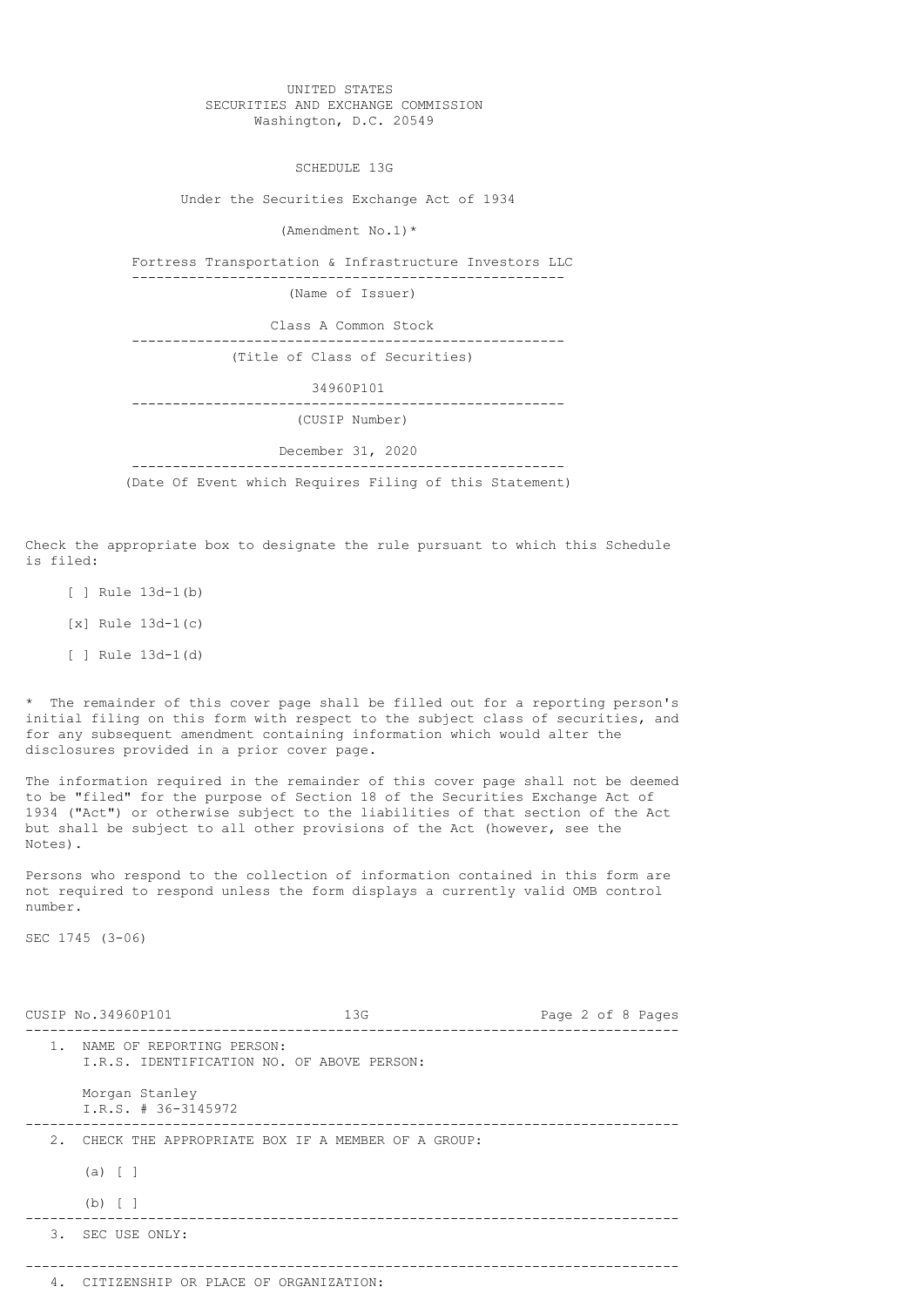| Delaware.                            |                               |                                                                           |  |
|--------------------------------------|-------------------------------|---------------------------------------------------------------------------|--|
| <b>SHARES</b><br><b>BENEFICIALLY</b> |                               | NUMBER OF 5. SOLE VOTING POWER:<br>$\bigcap$                              |  |
| OWNED BY<br>EACH<br>REPORTING        |                               | 6. SHARED VOTING POWER:<br>7,606,235                                      |  |
| PERSON<br>WITH:                      |                               | 7. SOLE DISPOSITIVE POWER:<br>$\Omega$                                    |  |
|                                      |                               | 8. SHARED DISPOSITIVE POWER:<br>7,812,440                                 |  |
| 7,812,440                            |                               | 9. AGGREGATE AMOUNT BENEFICIALLY OWNED BY EACH REPORTING PERSON:          |  |
| $\begin{bmatrix} 1 \end{bmatrix}$    |                               | 10. CHECK BOX IF THE AGGREGATE AMOUNT IN ROW (9) EXCLUDES CERTAIN SHARES: |  |
| 11.<br>9.1%                          |                               | PERCENT OF CLASS REPRESENTED BY AMOUNT IN ROW (9):                        |  |
| HC, CO                               | 12. TYPE OF REPORTING PERSON: |                                                                           |  |
|                                      |                               |                                                                           |  |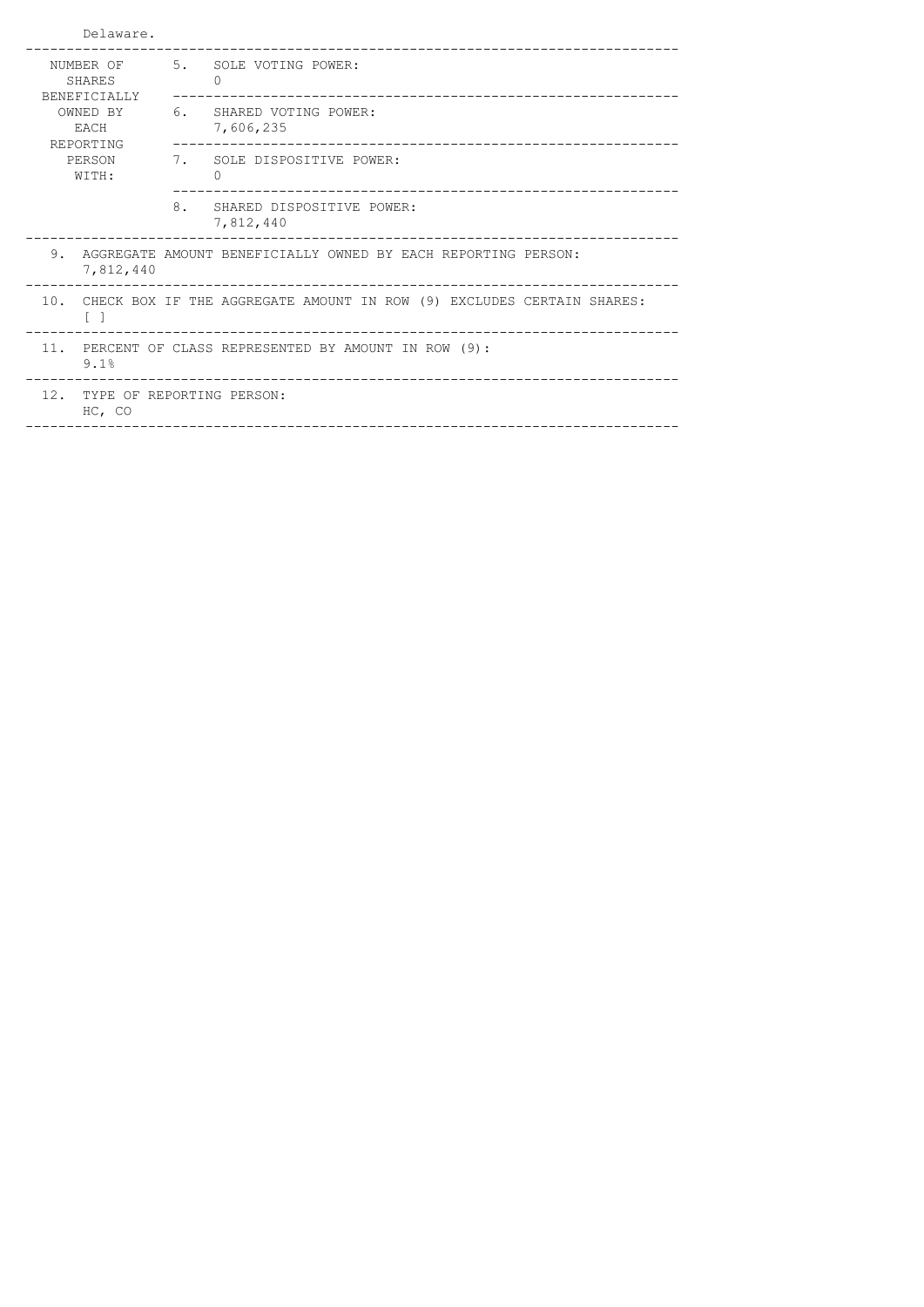|       | CUSIP No.34960P101                                                      |                             | 13G                                                                       |                                 | Page 3 of 8 Pages     |  |
|-------|-------------------------------------------------------------------------|-----------------------------|---------------------------------------------------------------------------|---------------------------------|-----------------------|--|
| $1$ . | NAME OF REPORTING PERSON:<br>I.R.S. IDENTIFICATION NO. OF ABOVE PERSON: |                             |                                                                           |                                 |                       |  |
|       | I.R.S. # 13-4142785                                                     |                             | Morgan Stanley Strategic Investments, Inc.                                | ____________________            |                       |  |
| 2.    |                                                                         |                             | CHECK THE APPROPRIATE BOX IF A MEMBER OF A GROUP:                         |                                 |                       |  |
|       | (a) [ ]                                                                 |                             |                                                                           |                                 |                       |  |
|       | (b) [ ]                                                                 |                             |                                                                           |                                 |                       |  |
|       | 3. SEC USE ONLY:                                                        |                             |                                                                           |                                 |                       |  |
|       |                                                                         |                             | 4. CITIZENSHIP OR PLACE OF ORGANIZATION:                                  |                                 |                       |  |
|       | Delaware.                                                               |                             |                                                                           | _______________________________ |                       |  |
|       | NUMBER OF<br>SHARES<br>BENEFICIALLY                                     | $\Omega$<br>_______________ | 5. SOLE VOTING POWER:                                                     |                                 |                       |  |
|       | OWNED BY<br>EACH<br>REPORTING                                           | 5,296,305                   | 6. SHARED VOTING POWER:<br>--------------------------                     | _______________________________ |                       |  |
|       | PERSON<br>WITH:                                                         | $\cap$                      | 7. SOLE DISPOSITIVE POWER:                                                |                                 |                       |  |
|       |                                                                         | 5,296,305                   | 8. SHARED DISPOSITIVE POWER:                                              |                                 |                       |  |
|       | 5,296,305                                                               |                             | 9. AGGREGATE AMOUNT BENEFICIALLY OWNED BY EACH REPORTING PERSON:          |                                 |                       |  |
|       | $\lceil$ 1                                                              |                             | 10. CHECK BOX IF THE AGGREGATE AMOUNT IN ROW (9) EXCLUDES CERTAIN SHARES: |                                 | _____________________ |  |
|       | 6.2%                                                                    |                             | 11. PERCENT OF CLASS REPRESENTED BY AMOUNT IN ROW (9):                    |                                 |                       |  |
|       | 12. TYPE OF REPORTING PERSON:<br><b>CO</b>                              |                             |                                                                           |                                 |                       |  |
|       |                                                                         |                             |                                                                           |                                 |                       |  |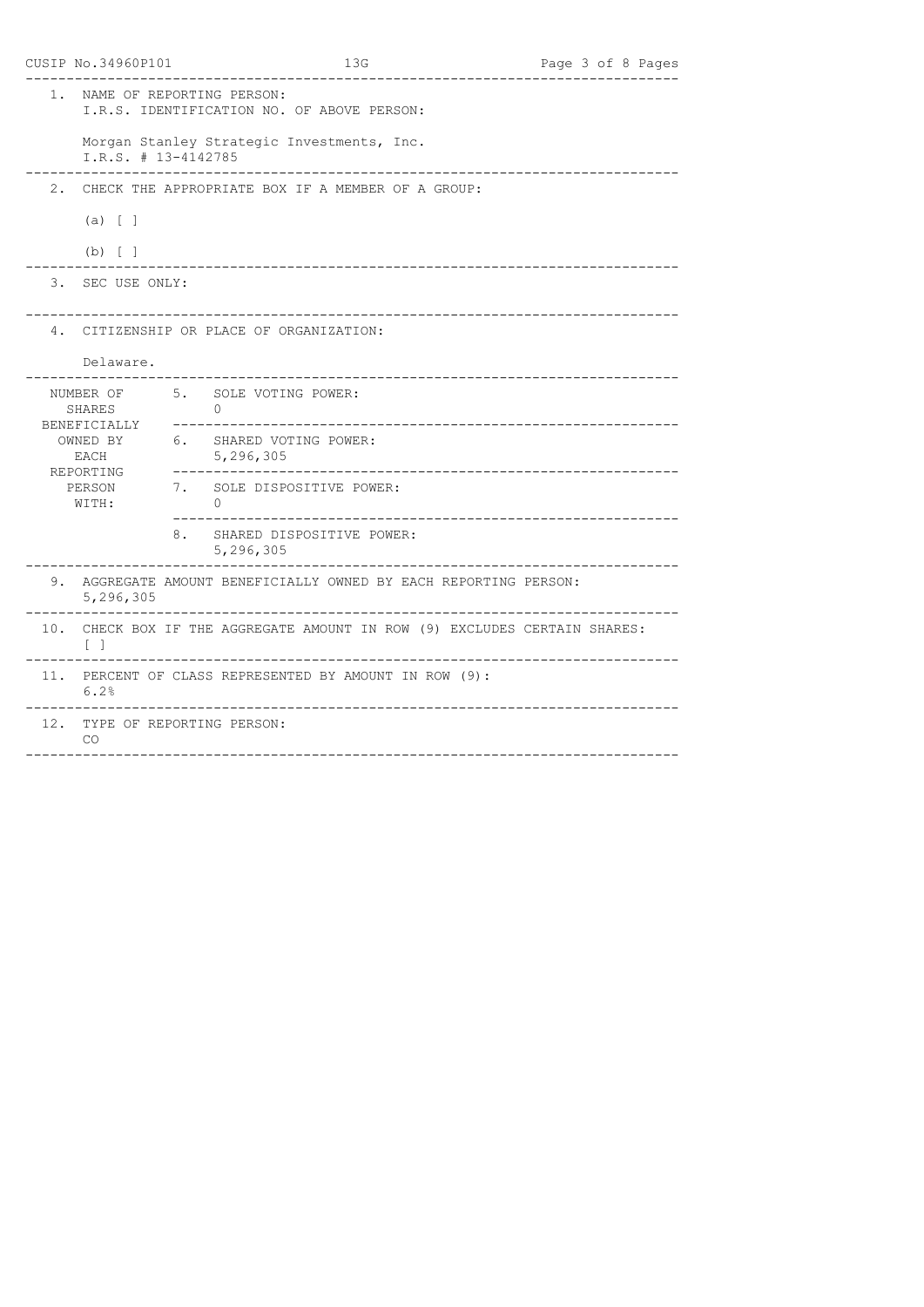Item 1. (a) Name of Issuer: Fortress Transportation & Infrastructure Investors LLC -------------------------------------------------------------- (b) Address of Issuer's Principal Executive Offices: 1345 AVENUE OF THE AMERICAS 45TH FLOOR NEW YORK NY 10105 UNITED STATES -------------------------------------------------------------- Item 2. (a) Name of Person Filing: (1) Morgan Stanley (2) Morgan Stanley Strategic Investments, Inc. -------------------------------------------------------------- (b) Address of Principal Business Office, or if None, Residence: (1) 1585 Broadway New York, NY 10036 (2) 1585 Broadway New York, NY 10036 -------------------------------------------------------------- (c) Citizenship: (1) Delaware. (2) Delaware. -------------------------------------------------------------- (d) Title of Class of Securities: Class A Common Stock -------------------------------------------------------------- (e) CUSIP Number: 34960P101 -------------------------------------------------------------- Item 3. If this statement is filed pursuant to Sections 240.13d-1(b) or 240.13d-2(b) or (c), check whether the person filing is a: (a) [ ] Broker or dealer registered under Section 15 of the Act (15 U.S.C. 78o). (b) [ ] Bank as defined in Section 3(a)(6) of the Act (15 U.S.C. 78c). (c) [ ] Insurance company as defined in Section 3(a)(19) of the Act (15 U.S.C. 78c). (d) [ ] Investment company registered under Section 8 of the Investment Company Act of 1940 (15 U.S.C. 80a-8). (e) [ ] An investment adviser in accordance with Sections  $240.13d-1(b)(1)(ii)(E);$  (f) [ ] An employee benefit plan or endowment fund in accordance with Section  $240.13d-1$ (b)(1)(ii)(F); (g) [ ] A parent holding company or control person in accordance with Section  $240.13d-1$ (b)(1)(ii)(G); (h) [ ] A savings association as defined in Section 3(b) of the Federal Deposit Insurance Act (12 U.S.C. 1813); (i) [ ] A church plan that is excluded from the definition of an investment company under Section 3(c)(14) of the Investment Company Act of 1940 (15 U.S.C. 80a-3); (j) [ ] A non-U.S. institution in accordance with section  $240.13d-1(b)(1)(ii)(J);$ (k) [ ] Group, in accordance with sections  $240.13d-1(b)$  (1)(ii)(K).

 If filing as a non-U.S. institution in accordance with sections  $240.13d-1$ (b)(1)(ii)(J), please specify the type of institution: Not Applicable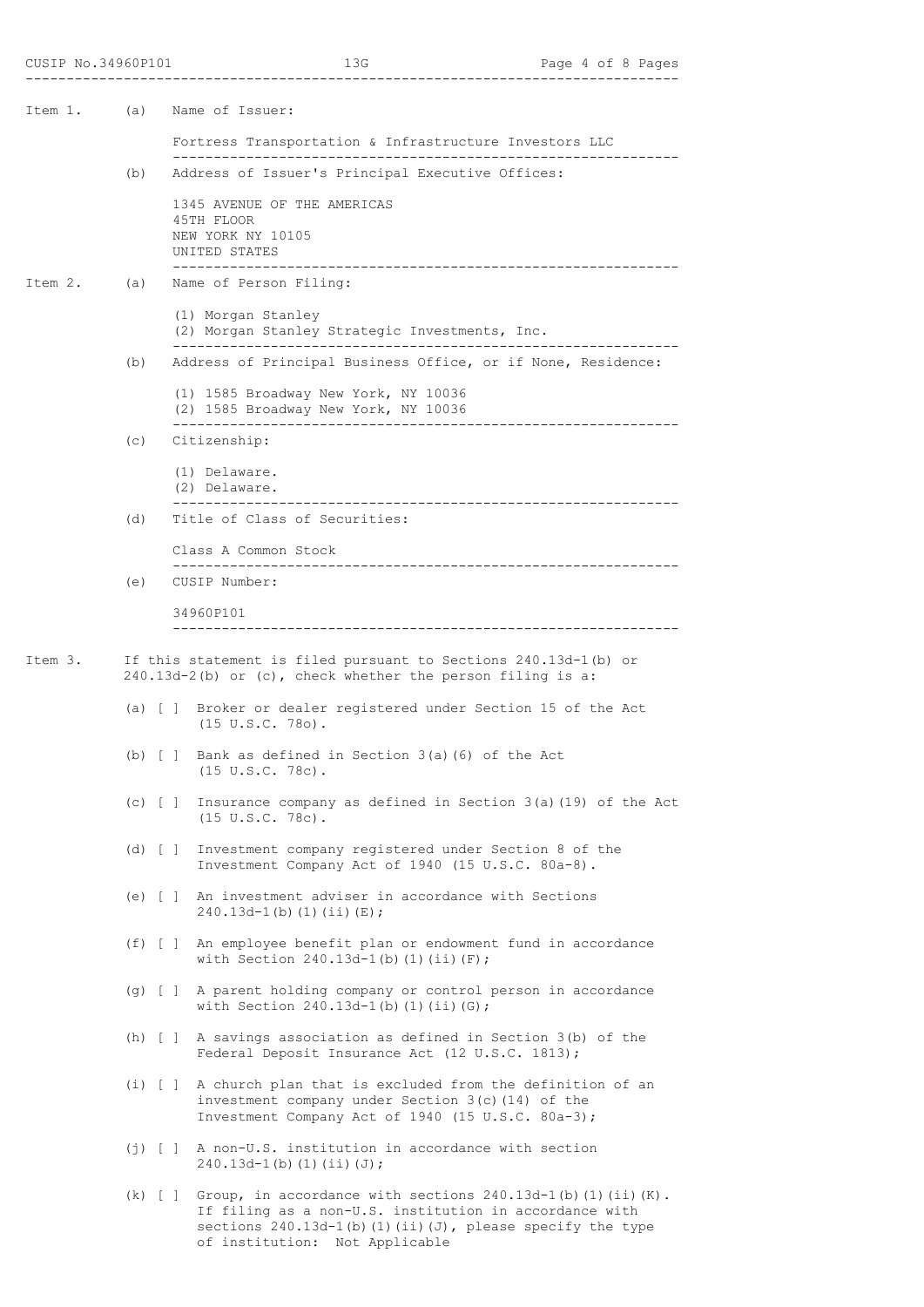- Item 4. Ownership as of December 31, 2020.\*
	- (a) Amount beneficially owned: See the response(s) to Item 9 on the attached cover page(s).
	- (b) Percent of Class: See the response(s) to Item 11 on the attached cover page(s).
	- (c) Number of shares as to which such person has:
		- (i) Sole power to vote or to direct the vote: See the response(s) to Item 5 on the attached cover page(s).
		- (ii) Shared power to vote or to direct the vote: See the response(s) to Item 6 on the attached cover page(s).
		- (iii) Sole power to dispose or to direct the disposition of: See the response(s) to Item 7 on the attached cover page(s).
		- (iv) Shared power to dispose or to direct the disposition of: See the response(s) to Item 8 on the attached cover page(s).
- Item 5. Ownership of Five Percent or Less of a Class.

Not Applicable

Item 6. Ownership of More Than Five Percent on Behalf of Another Person.

Not Applicable

Item 7. Identification and Classification of the Subsidiary which Acquired the Security Being Reported on By the Parent Holding Company.

See Exhibit 99.2

Item 8. Identification and Classification of Members of the Group.

Not Applicable

Item 9. Notice of Dissolution of Group.

Not Applicable

Item 10. Certification.

 (1) By signing below I certify that, to the best of my knowledge and belief, the securities referred to above were not acquired and are not held for the purpose of or with the effect of changing or influencing the control of the issuer of the securities and were not acquired and are not held in connection with or as a participant in any transaction having that purpose or effect.

\* In Accordance with the Securities and Exchange Commission Release No. 34-39538 (January 12, 1998) (the "Release"), this filing reflects the securities beneficially owned, or that may be deemed to be beneficially owned, by certain operating units (collectively, the "MS Reporting Units") of Morgan Stanley and its subsidiaries and affiliates (collectively, "MS"). This filing does not reflect securities, if any, beneficially owned by any operating units of MS whose ownership of securities is disaggregated from that of the MS Reporting Units in accordance with the Release.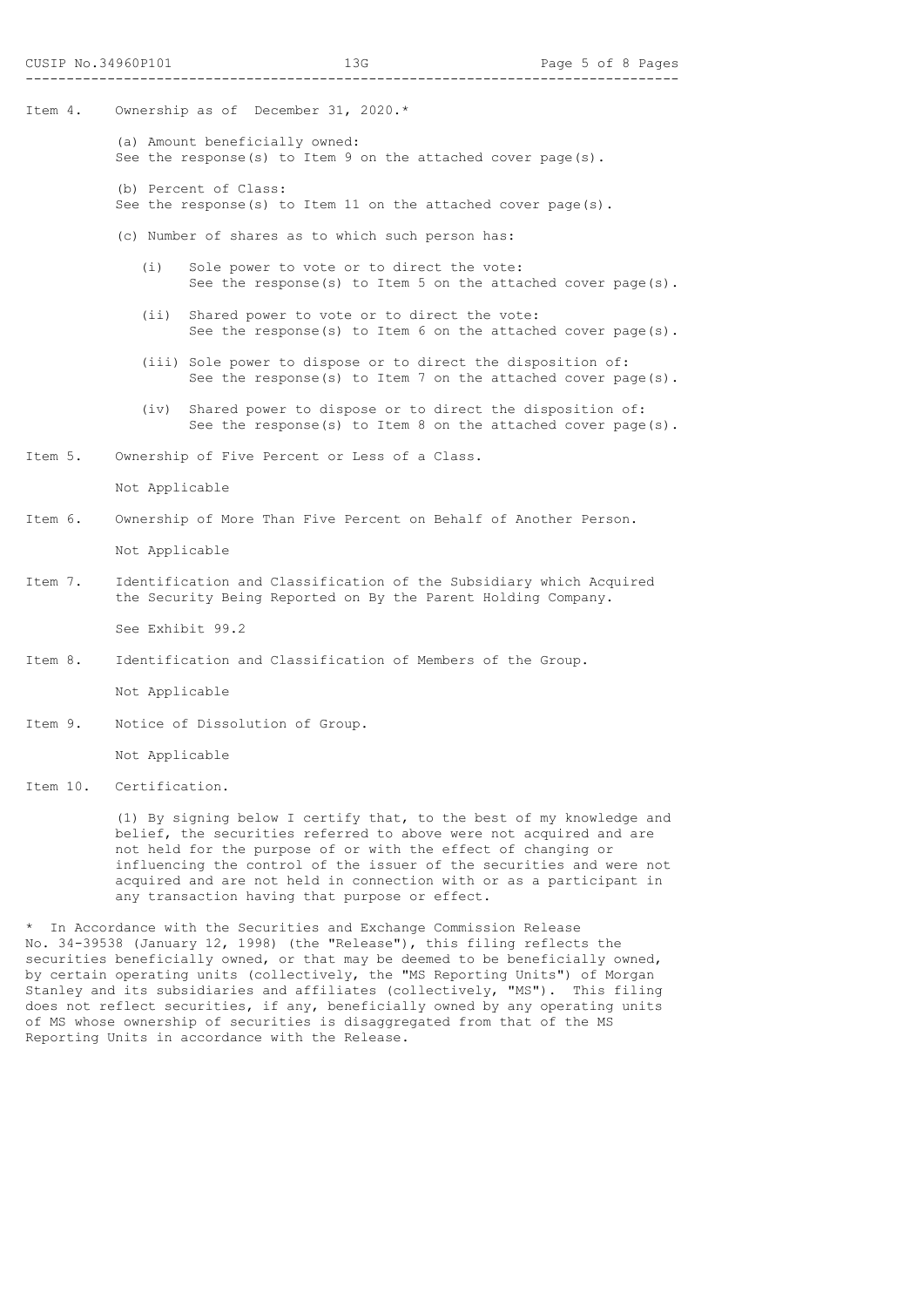## Signature

After reasonable inquiry and to the best of my knowledge and belief, I certify that the information set forth in this statement is true, complete and correct.

Date: February 11, 2021

Signature: /s/ Christopher O'Hara --------------------------------------------------------------------

- Name/Title: Christopher O'Hara/Authorized Signatory, Morgan Stanley -------------------------------------------------------------------- MORGAN STANLEY
- Date: February 11, 2021

Signature: /s/ Christina Huffman --------------------------------------------------------------------

Name/Title: Christina Huffman/Authorized Signatory, Morgan Stanley Strategic Investments, Inc. -------------------------------------------------------------------- Morgan Stanley Strategic Investments, Inc.

| EXHIBIT NO. | EXHIBITS               | PAGE |
|-------------|------------------------|------|
|             |                        |      |
| 99.1        | Joint Filing Agreement |      |
| 99.2        | Item 7 Information     |      |

\* Attention. Intentional misstatements or omissions of fact constitute federal criminal violations (see 18 U.S.C. 1001).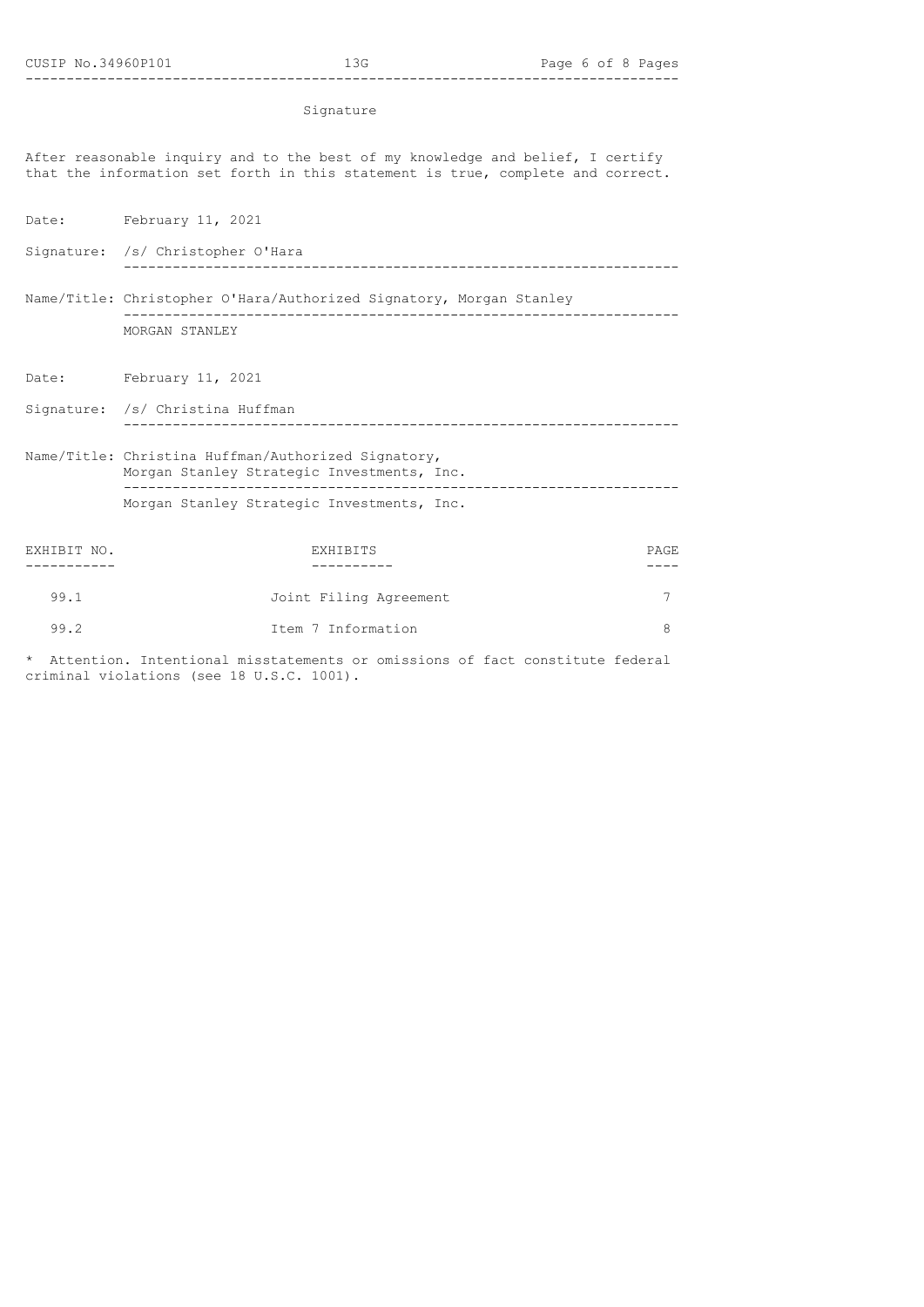EXHIBIT NO. 99.1 TO SCHEDULE 13G JOINT FILING AGREEMENT

---------------------------------------------------

 February 11, 2021 ---------------------------------------------------

 MORGAN STANLEY and Morgan Stanley Strategic Investments, Inc. hereby agree that, unless differentiated, this Schedule 13G is filed on behalf of each of the parties.

MORGAN STANLEY

 BY: /s/ Christopher O'Hara --------------------------------------------------------------------- Christopher O'Hara/Authorized Signatory, Morgan Stanley

Morgan Stanley Strategic Investments, Inc.

 BY: /s/ Christina Huffman --------------------------------------------------------------------- Christina Huffman/Authorized Signatory, Morgan Stanley Strategic Investments, Inc.

\* Attention. Intentional misstatements or omissions of fact constitute federal criminal violations (see 18 U.S.C. 1001).